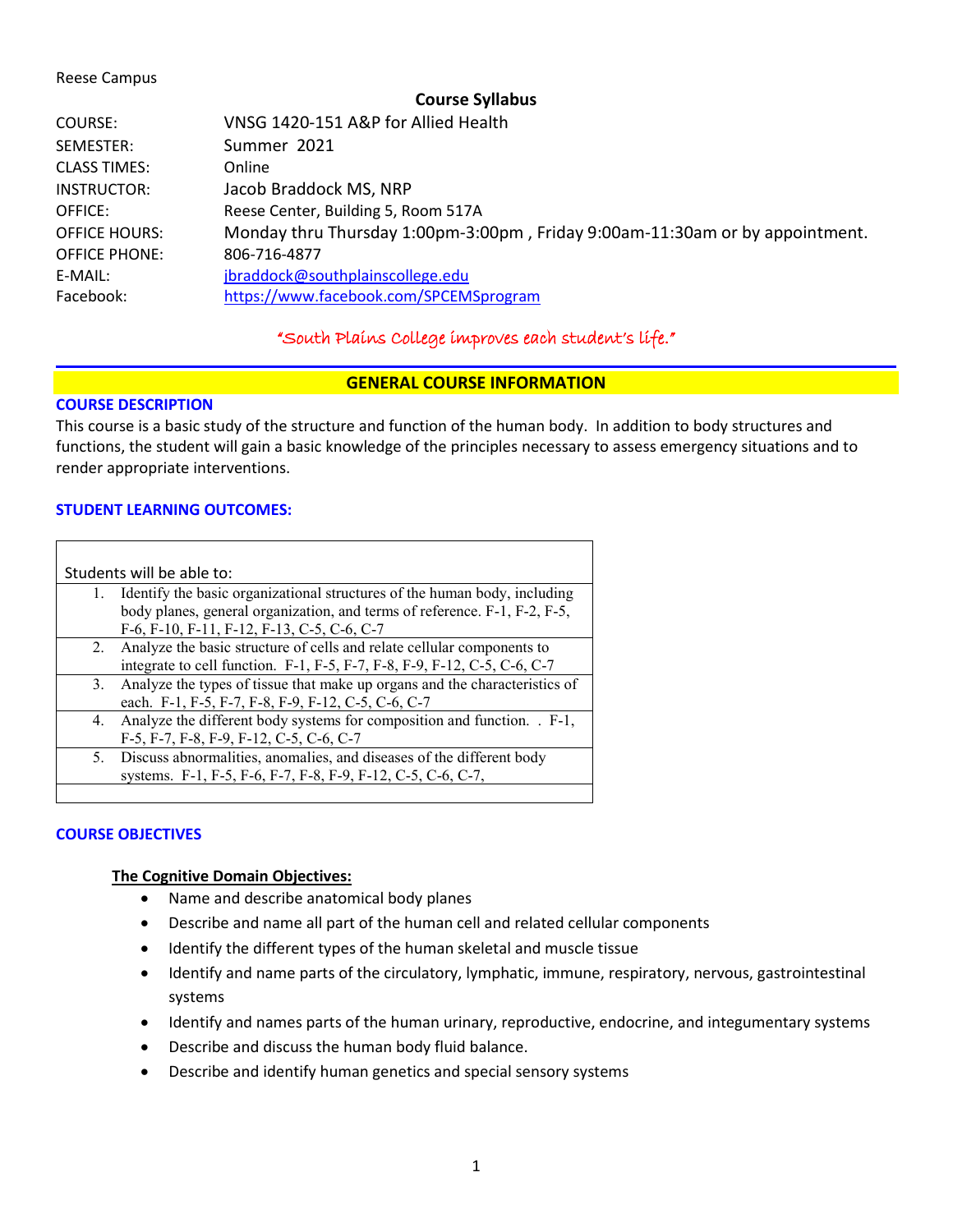#### **EVALUATION METHODS**

Computer-based exams, quizzes, and other projects as assigned.

#### **ACADEMIC INTEGRITY**

It is the aim of the faculty of South Plains College to foster a spirit of complete honesty and a high standard of integrity. The attempt of any student to present as his or her own any work which he or she has not honestly performed is regarded by the faculty and administration as a most serious offense and renders the offender liable to serious consequences, possibly suspension.

**Cheating** - Dishonesty of any kind on examinations or on written assignments, illegal possession of examinations, the use of unauthorized notes during an examination, obtaining information during an examination from the textbook or from the examination paper of another student, assisting others to cheat, alteration of grade records, illegal entry or unauthorized presence in the office are examples of cheating. Complete honesty is required of the student in the presentation of any and all phases of coursework. This applies to quizzes of whatever length, as well as final examinations, to daily reports and to term papers.

Any assignment **0 or F** will be given on any assignment or test that cheating was utilized. Offender maybe liable for being dropped from the course at the discretion of the instructor.

**Plagiarism** - Offering the work of another as one's own, without proper acknowledgment, is plagiarism; therefore, any student who fails to give credit for quotations or essentially identical expression of material taken from books, encyclopedias, magazines and other reference works, or from themes, reports or other writings of a fellow student, is guilty of plagiarism.

A **0 or F** will be given on any assignment or test that cheating or plagiarism was utilized. Offender maybe liable for being dropped from the course at the discretion of the instructor.

#### **SCANS and FOUNDATION SKILLS**

Refer also to Course Objectives. SCANS and Foundation Skills attached.

### **SPECIFIC COURSE INFORMATION**

### **TEXT AND MATERIALS**

### **Fundamentals of Anatomy and Physiology 4th Edition Donald C. Rizzo ISBN:978-1-285-17415-0.**

#### **ADDITIONAL CLASSROOM ITEMS**

Students should come to class prepared with pens, pencils, and a spiral notebook for taking notes or completed quizzes or assignments in class. Students should be prepared to take notes over lecture material if they choose.

### **ATTENDANCE POLICY (\*READ CAREFULLY)**

### **Class Attendance**

Most of the education that is acquired through distance learning is a result of the interaction among the participants in the course, that is, the instructor and the students combined. Therefore, the instructor requests that each participant log-in at least 3 times a week. The instructor will take part in the discussion topics as appropriate. The discussion room will also function as office hours for the instructor, and will provide the opportunity to clarify issues and topics. Students may feel free to contact the instructor by email at any time. It is imperative that students log in throughout the week as the instructor may post announcements, additional clarifications and/or requirements. Students are responsible for ascertaining any changes that are made to the syllabus, week guidance, or course requirements. **Failure to complete two or more weeks assignments, exams, and/or discussion post will result in immediate removal from the class.**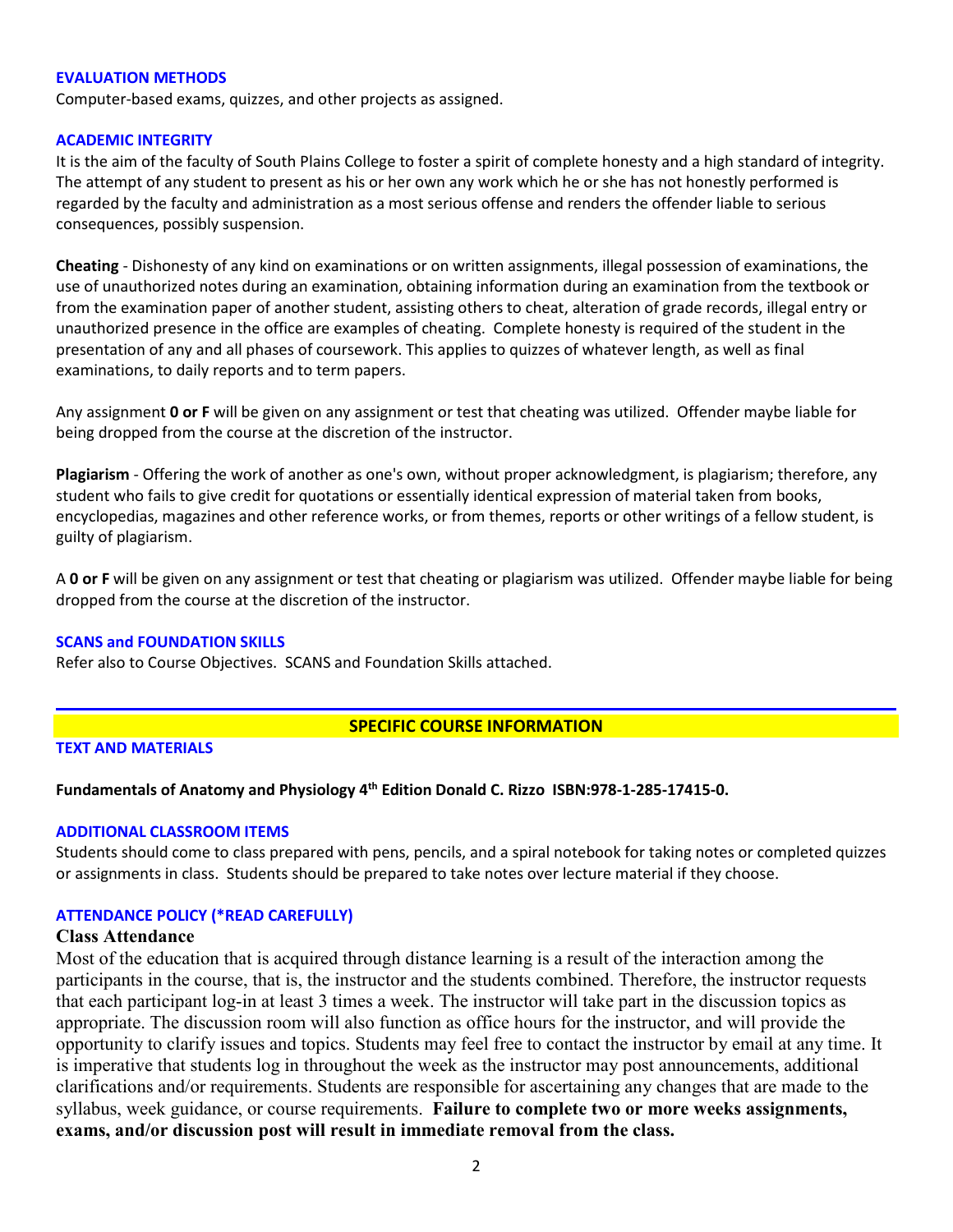### **ASSIGNMENT POLICY**

All assignments must be completed by the assigned due date. **Late and/or incomplete work will not be accepted and a grade of zero will be recorded.**

### **COMPUTER USAGE**

As computer technology in the field of emergency medical services continues to become more popular, computers will be used in this course for several assignments. All students have access to computers and printers on the South Plains College Reese campus. Students will be expected to utilize computers to access assignments and classroom resources. All registered students are supplied with a working email account from South Plains College. In order to take exams, students must have their user name and password.

## **ALL STUDENTS ARE EXPECTED TO KNOW THEIR SPC STUDENT USER NAME AND PASSWORD.**

### **COMPUTER LAB USAGE**

The computer lab(s) on campus may be used by students during scheduled open hours or as assigned by an instructor. Lack of computer lab paper is not an excuse for not having homework assignments or any other required documents. Students should come prepared for class.

### **BLACKBOARD:**

**Blackboard is an e-Education platform designed to enable educational innovations everywhere by connecting people and technology. This educational tool will be used in this course throughout the semester.** 

### **EXAMS**

Examinations will be a combination of matching and multiple choice. Please note that the final examination is comprehensive.

### **PROCTORIO**

This course uses a tool called Proctorio. Proctorio is a remote proctoring service software that works within your web browser to confirm student identity and monitor students taking quizzes/exams.

### **Before Using Proctorio**

- In order to use Proctorio, you must have a **basic webcam or built-in camera with microphone** enabled on your laptop or desktop computer.
- You must have the **Chrome browser** on your computer. [Download Chrome.](https://www.google.com/chrome/browser/)
- You must install the [Proctorio Chrome extension](https://getproctorio.com/) (Links to an external site.).
- Check the [Proctorio Minimum System Requirements](https://proctorio.com/system-requirements) (Links to an external site.) to ensure Proctorio will work on your computer.
- You will also be required to show a **government or school issued ID** before accessing the **Student Learning Contract** (next page). You will also need to show your ID if your instructor is requiring Proctorio for any quizzes/exams.

### **Proctorio FAQs**

### **Q: Can I listen to music while taking the exam?**

A: Please refrain from doing so; if there are high noise levels, your exam will be flagged.

### **Q: Is someone watching me take the test since it is proctored (via Proctorio)?**

A: Absolutely not! Although you are being recorded while taking the quiz/exam, the instructor is the only one who has access to your quiz/exam attempt.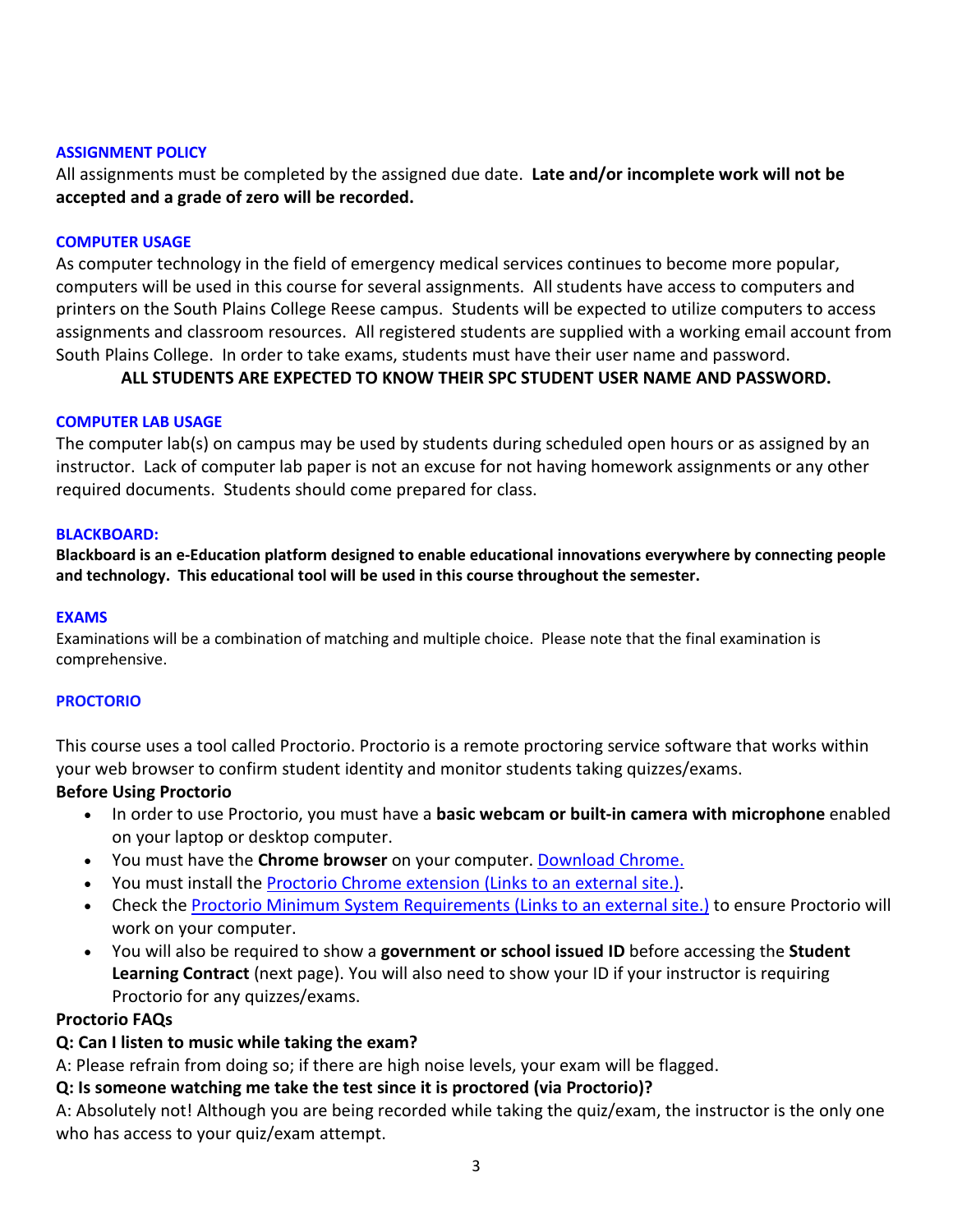# **Q: What if I have to get up to use restroom during the quiz/exam?**

A: Similar to on-site exams, this is highly discouraged! If you MUST leave the room, please send your instructor a message (Canvas Inbox) letting them know that your quiz/exam attempt might be "flagged." Please do your best to plan ahead and "go" before beginning the quiz/exam!

# **Q: Can I take the quiz/exam from any location?**

A: You may take the quiz/exam from any location as long as you have a strong Internet connection. You should be in a quiet environment and strive to limit your outside distractions as well.

## **Proctorio Technical Support**

(760) 227-7129 - Available 24/7 (This is a phone number just for Coastline students.) Email: [support@proctorio.com](mailto:support@proctorio.com) Live chat (icon located on the quiz/exam page) **[Learn more about Proctorio for students](https://proctorio.com/students)**

**GRADING POLICY -** Grades in this course will be determined using the following criteria:

## **Final semester grades will be based on the following:**

| Homework              | 30% |  |
|-----------------------|-----|--|
| Participation         | 10% |  |
| Midterm Exam          | 30% |  |
| <b>Final Exam</b>     | 30% |  |
| Grading Scale: 90-100 |     |  |

| OTUUTTIA JUUTUI JU 100 |               | <b>11</b> |  |
|------------------------|---------------|-----------|--|
|                        | 80-89         | B         |  |
|                        | 75-79         | C         |  |
|                        | 70-74         | D         |  |
|                        | 69 or Below F |           |  |

### **COMMUNICATION POLICY**

• Electronic communication between instructor and students in this course will utilize the South Plains College "My SPC" and email systems. The instructor will not initiate communication using private email accounts. Students are encouraged to check SPC email on a regular basis each week of class. Students will also have access to assignments, web-links, handouts, and other vital material which will be delivered via the classroom website. Any student having difficulty accessing the classroom website or their email should immediately contact their instructor for direction. The instructor will work with any student to ensure the student has access to a computer on campus and can obtain the needed class content that is located on the course website.

### **CAMPUS CARRY**

Campus Concealed Carry - Texas Senate Bill - 11 (Government Code 411.2031, et al.) authorizes the carrying of a concealed handgun in South Plains College buildings only by persons who have been issued and are in possession of a Texas License to Carry a Handgun. Qualified law enforcement officers or those who are otherwise authorized to carry a concealed handgun in the State of Texas are also permitted to do so. Pursuant to Penal Code (PC) 46.035 and South Plains College policy, license holders may not carry a concealed handgun in restricted locations. For a list of locations, please refer to the SPC policy at: [\(http://www.southplainscollege.edu/human\\_resources/policy\\_procedure/hhc.php\)](http://www.southplainscollege.edu/human_resources/policy_procedure/hhc.php) Pursuant to PC 46.035, the open carrying of handguns is prohibited on all South Plains College campuses. Report violations to the College Police Department at 806-716-2396 or 9-1-1.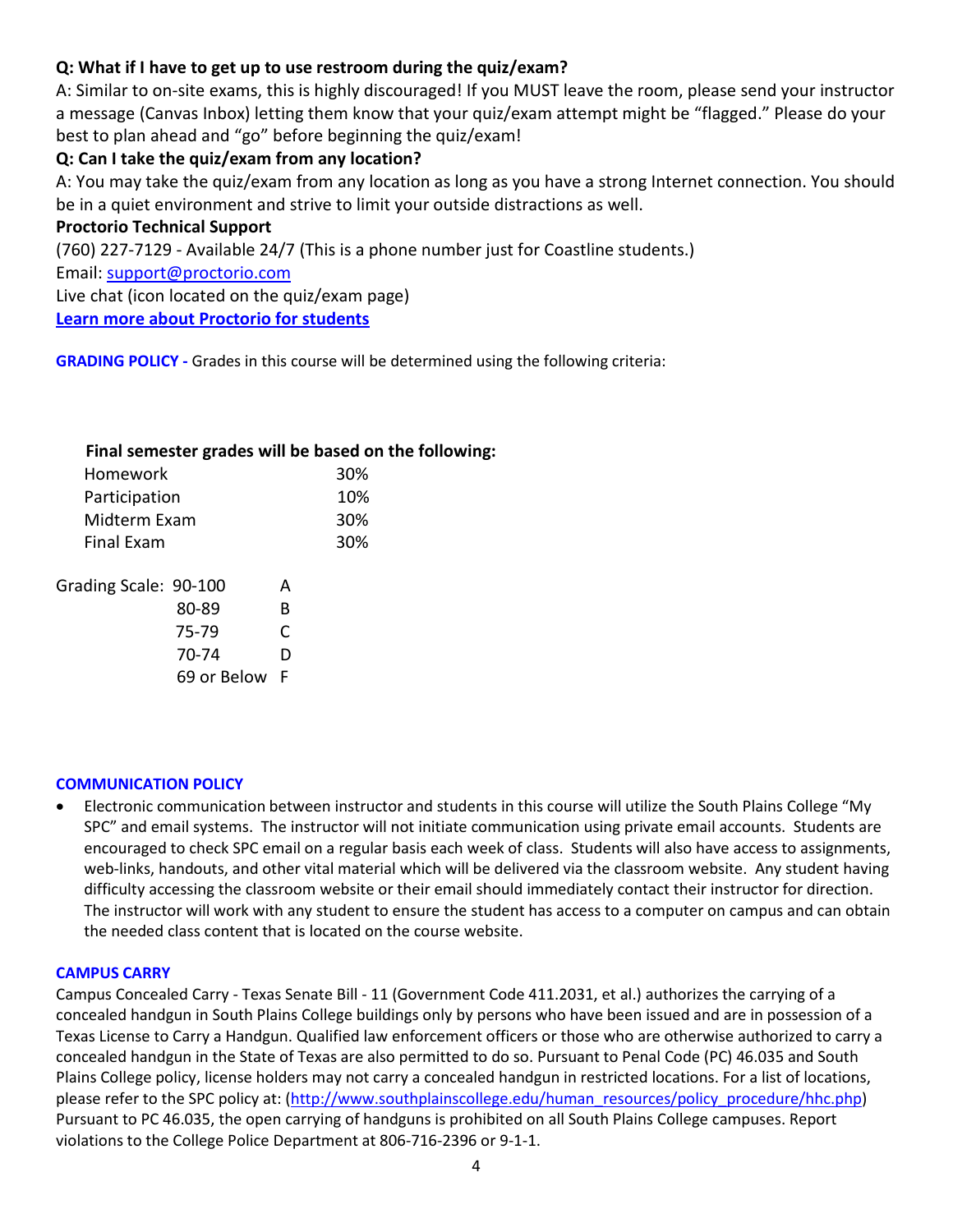### **PREGNANCY ACCOMMODATIONS STATEMENT**

If you are pregnant, or have given birth within six months, Under Title IX you have a right to reasonable accommodations to help continue your education. To activate accommodations you must submit a Title IX pregnancy accommodations request, along with specific medical documentation, to the Director of Health and Wellness. Once approved, notification will be sent to the student and instructors. It is the student's responsibility to work with the instructor to arrange accommodations. Contact Crystal Gilster, Director of Health and Wellness at 806-716-2362 or email [cgilster@southplainscollege.edu](mailto:cgilster@southplainscollege.edu) for assistance.

### **STUDENT CONDUCT**

Rules and regulations relating to the students at South Plains College are made with the view of protecting the best interests of the individual, the general welfare of the entire student body and the educational objectives of the college. As in any segment of society, a college community must be guided by standards that are stringent enough to prevent disorder, yet moderate enough to provide an atmosphere conducive to intellectual and personal development. A high standard of conduct is expected of all students. When a student enrolls at South Plains College, it is assumed that the student accepts the obligations of performance and behavior imposed by the college relevant to its lawful missions, processes and functions. Obedience to the law, respect for properly constituted authority, personal honor, integrity and common sense guide the actions of each member of the college community both in and out of the classroom. Students are subject to federal, state and local laws, as well as South Plains College rules and regulations. A student is not entitled to greater immunities or privileges before the law than those enjoyed by other citizens. Students are subject to such reasonable disciplinary action as the administration of the college may consider appropriate, including suspension and expulsion in appropriate cases for breach of federal, state or local laws, or college rules and regulations. This principle extends to conduct off-campus which is likely to have adverse effects on the college or on the educational process which identifies the offender as an unfit associate for fellow students.

Any student who fails to perform according to expected standards may be asked to withdraw. Rules and regulations regarding student conduct appear in the current Student Guide.

### **SPECIAL REQUIREMENTS (\*Read Carefully)**

- Students must present the signature page acknowledging that the student has read and understands the content of syllabus, program and clinical handbook, grievance policy, and appeals process.
- **These signature pages are due by Monday of the second week of classes. They may be scanned, emailed, or dropped off at my office. Failure to due so will result in a 0 for the first homework grade.**

#### **SYLLABUS DISCLAIMER**

**Serious effort and consideration were used in preparing the syllabus presented. While viewed as an educational contract between instructor and student, unforeseen events may cause changes to the scheduling of exercises, quizzes, etc. Every effort will be made NOT to change scheduled items. Nonetheless, SPC EMS instructors reserve the right to make any changes deemed necessary to best fulfill the course objectives. Students registered for this course will be made aware of any changes in a timely fashion using reasonable means.** 

Jacob Braddock MS, NRP SPC EMS Paramedic Instructor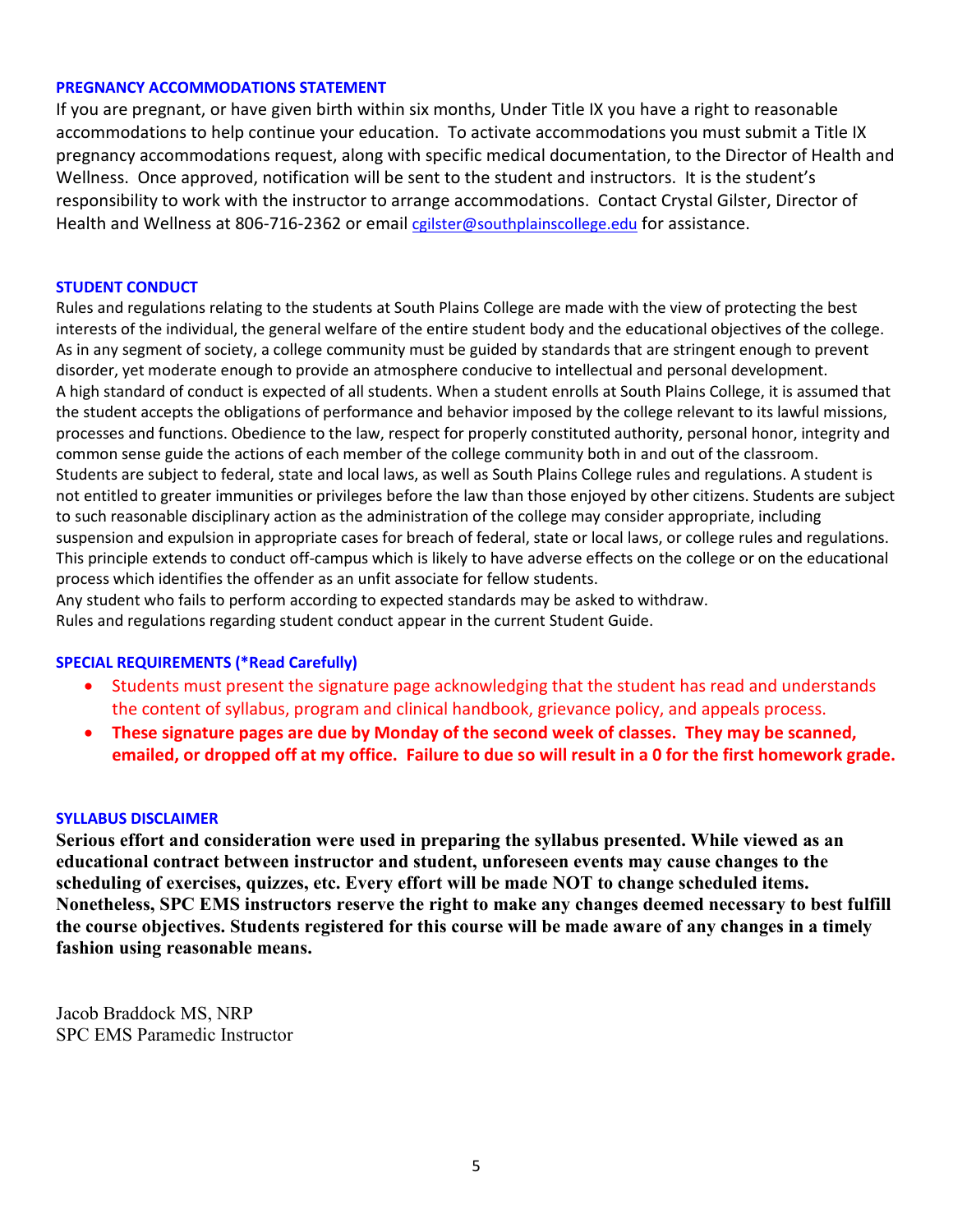### **ACCOMMODATIONS**

### **DIVERSITY STATEMENT**

In this class, the teacher will establish and support an environment that values and nurtures individual and group differences and encourages engagement and interaction. Understanding and respecting multiple experiences and perspectives will serve to challenge and stimulate all of us to learn about others, about the larger world and about ourselves. By promoting diversity and intellectual exchange, we will not only mirror society as it is, but also model society as it should and can be.

### **DISABILITIES STATEMENT**

Students with disabilities, including but not limited to physical, psychiatric, or learning disabilities, who wish to request accommodations in this class should notify the Disability Services Office early in the semester so that the appropriate arrangements may be made. In accordance with federal law, a student requesting accommodations must provide acceptable documentation of his/her disability to the Disability Services Office. For more information, call or visit the Disability Services Office at Levelland Student Health & Wellness Center 806-716-2577, Reese Center (also covers ATC) Building 8: 806-716-4675, Plainview Center Main Office: 806- 716-4302 or 806-296-9611, or the Health and Wellness main number at 806-716-2529.

### **FOUNDATION SKILLS**

### **BASIC SKILLS–Reads, Writes, Performs Arithmetic and Mathematical Operations, Listens and Speaks**

F-1 Reading–locates, understands, and interprets written information in prose and in documents such as manuals, graphs, and schedules.

F-2 Writing–communicates thoughts, ideas, information and messages in writing and creates documents such as letters, directions, manuals, reports, graphs, and flow charts.

F-3 Arithmetic–performs basic computations; uses basic numerical concepts such as whole numbers, etc.

F-4 Mathematics–approaches practical problems by choosing appropriately from a variety of mathematical techniques.

F-5 Listening–receives, attends to, interprets, and responds to verbal messages and other cues.

F-6 Speaking–organizes ideas and communicates orally.

# **THINKING SKILLS–Thinks Creatively, Makes Decisions, Solves Problems, Visualizes and Knows How to Learn and Reason**

F-7 Creative Thinking–generates new ideas.

F-8 Decision-Making–specifies goals and constraints, generates alternatives, considers risks, evaluates and chooses best alternative.

F-9 Problem Solving–recognizes problems, devises and implements plan of action.

F-10 Seeing Things in the Mind's Eye–organizes and processes symbols, pictures, graphs, objects, and other information.

F-11 Knowing How to Learn–uses efficient learning techniques to acquire and apply new knowledge and skills. F-12 Reasoning–discovers a rule or principle underlying the relationship between two or more objects and applies it when solving a problem.

# **PERSONAL QUALITIES–Displays Responsibility, Self-Esteem, Sociability, Self-Management, Integrity and Honesty**

F-13 Responsibility–exerts a high level of effort and perseveres towards goal attainment.

F-14 Self-Esteem–believes in own self-worth and maintains a positive view of self.

F-15 Sociability–demonstrates understanding, friendliness, adaptability, empathy and politeness in group settings.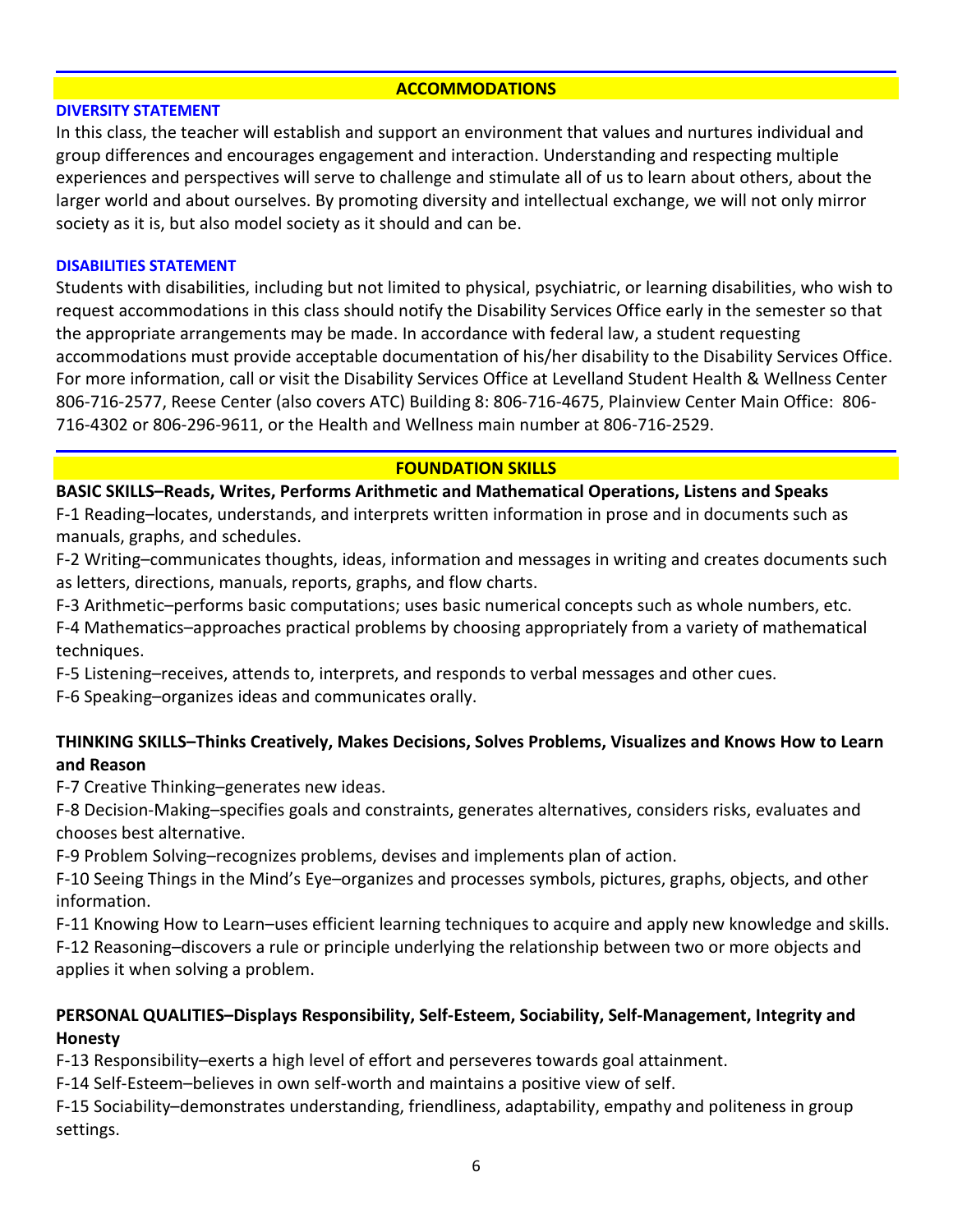F-16 Self-Management–assesses self accurately, sets personal goals, monitors progress and exhibits selfcontrol.

F-17 Integrity/Honesty–chooses ethical courses of action.

# **SCANS COMPETENCIES**

C-1 **TIME** - Selects goal - relevant activities, ranks them, allocates time, prepares and follows schedules. C-2 **MONEY** - Uses or prepares budgets, makes forecasts, keeps records and makes adjustments to meet objectives.

C-3 **MATERIALS AND FACILITIES** - Acquires, stores, allocates, and uses materials or space efficiently. C-4 **HUMAN RESOURCES** - Assesses skills and distributes work accordingly, evaluates performances and provides feedback.

# **INFORMATION - Acquires and Uses Information**

- C-5 Acquires and evaluates information.
- C-6 Organizes and maintains information.
- C-7 Interprets and communicates information.
- C-8 Uses computers to process information.

# **INTERPERSONAL–Works With Others**

C-9 Participates as a member of a team and contributes to group effort.

- C-10 Teaches others new skills.
- C-11 Serves Clients/Customers–works to satisfy customer's expectations.
- C-12 Exercises Leadership–communicates ideas to justify position, persuades and convinces others,

responsibly challenges existing procedures and policies.

C-13 Negotiates-works toward agreements involving exchanges of resources; resolves divergent interests.

C-14 Works With Diversity–works well with men and women from diverse backgrounds.

# **SYSTEMS–Understands Complex Interrelationships**

C-15 Understands Systems–knows how social, organizational, and technological systems work and operates effectively with them.

C-16 Monitors and Corrects Performance–distinguishes trends, predicts impacts on system operations, diagnoses systems performance and corrects malfunctions.

C-17 Improves or Designs Systems–suggests modifications to existing systems and develops new or alternative systems to improve performance.

# **TECHNOLOGY–Works with a Variety of Technologies**

C-18 Selects Technology–chooses procedures, tools, or equipment, including computers and related technologies.

C-19 Applies Technology to Task–understands overall intent and proper procedures for setup and operation of equipment.

C-20 Maintains and Troubleshoots Equipment–prevents, identifies, or solves problems with equipment, including computers and other technologies.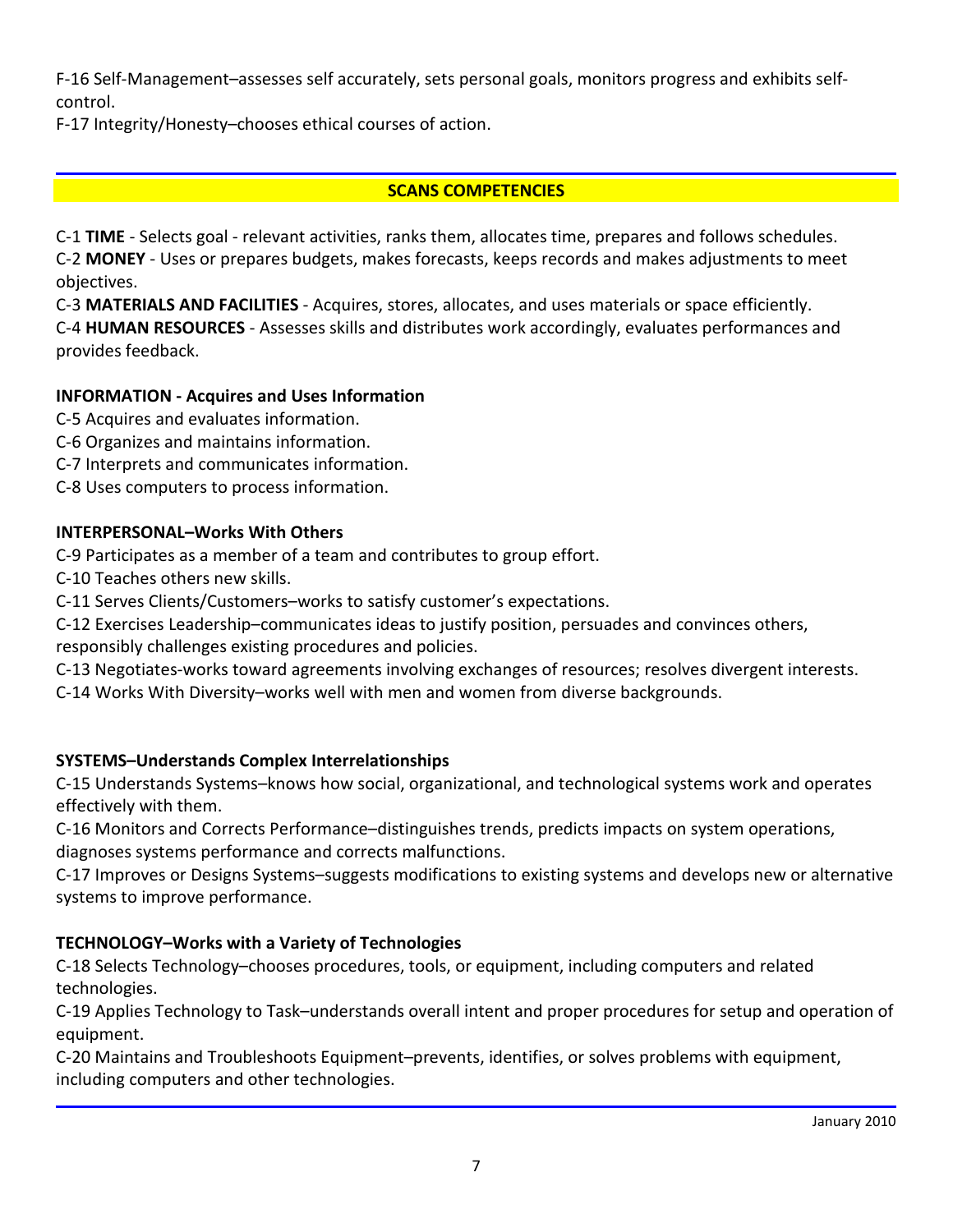# **COURSE OUTLINE South Plains College VNSG 1420-205 CLASS SCHEDULE**

| Week # / Start<br>date         | Lecture/Description of<br>lessons                                 | Readings*         | Assignment due date                                            |
|--------------------------------|-------------------------------------------------------------------|-------------------|----------------------------------------------------------------|
| Week 1 / <b>June 1</b>         | Orientation – Introduction<br><b>Tips for Success</b><br>Syllabus | Course Syllabus   | <b>Discussion board</b><br>post due June 6 @<br>23:59          |
| Week 2 / <b>June 7</b>         | Chapter #1 Lecture                                                | Text: Chapter #1  | Homework due June<br>13 @ 23:59                                |
| Week 3 / <b>June 14</b>        | Chapter #2 Lecture                                                | Text: Chapter #2  | Homework due June<br>20 @ 23:59                                |
| Week 4 <i>  <b>June 21</b></i> | Chapter #5 Lecture                                                | Text: Chapter #5  | Homework due June<br>27 @ 23:59                                |
| Week 5 / <b>June 28</b>        |                                                                   |                   | <b>Midterm Exam</b><br>(Chapters 1,2,&5)<br>Due July 4 @ 23:59 |
| Week 6 / <b>July 5</b>         | Chapter #9 Lecture                                                | Text: Chapter #9  | Homework due July<br>11 @ $23:59$                              |
| Week 7 / <b>July 12</b>        | Chapter #14 Lecture                                               | Text: Chapter #14 | Homework due July<br>18 @ 23:59                                |
| Week 8 / <b>July 19</b>        | Chapter #13 Lecture                                               | Text: Chapter #13 | Homework due July<br>25 @ 23:59                                |
| Week 9 / <b>July 26</b>        | Chapter #17 Lecture                                               | Text Chapter #17  | <b>Writing Assingment</b><br>Aug. 1 @ 23:59                    |
| Week 10 /Aug. 2                | Final                                                             |                   | <b>Comprehensive Final</b><br>Due. Aug. 8 @ 23:59              |